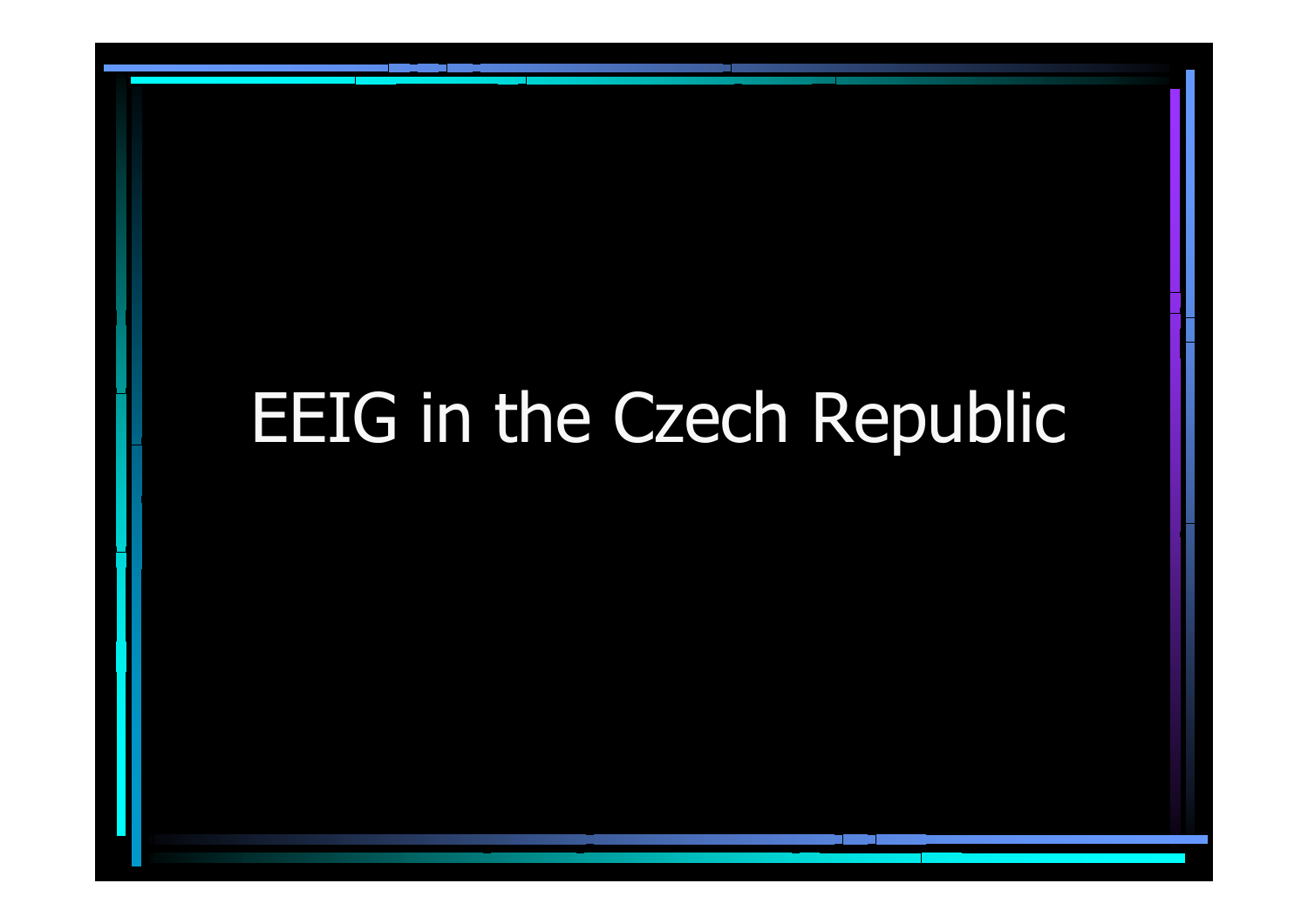# The Czech implementation law

- $\bullet$ Law No. 360/2004
- Came in force on June 15 2004.
- $\bullet$ • Is applicable mainly on registration in the Commercial Register, publication of registrations, rules relating to managers and finally bookkeeping.
- •• Makes reference to the part of the Commercial Code concerning general commercial partnership.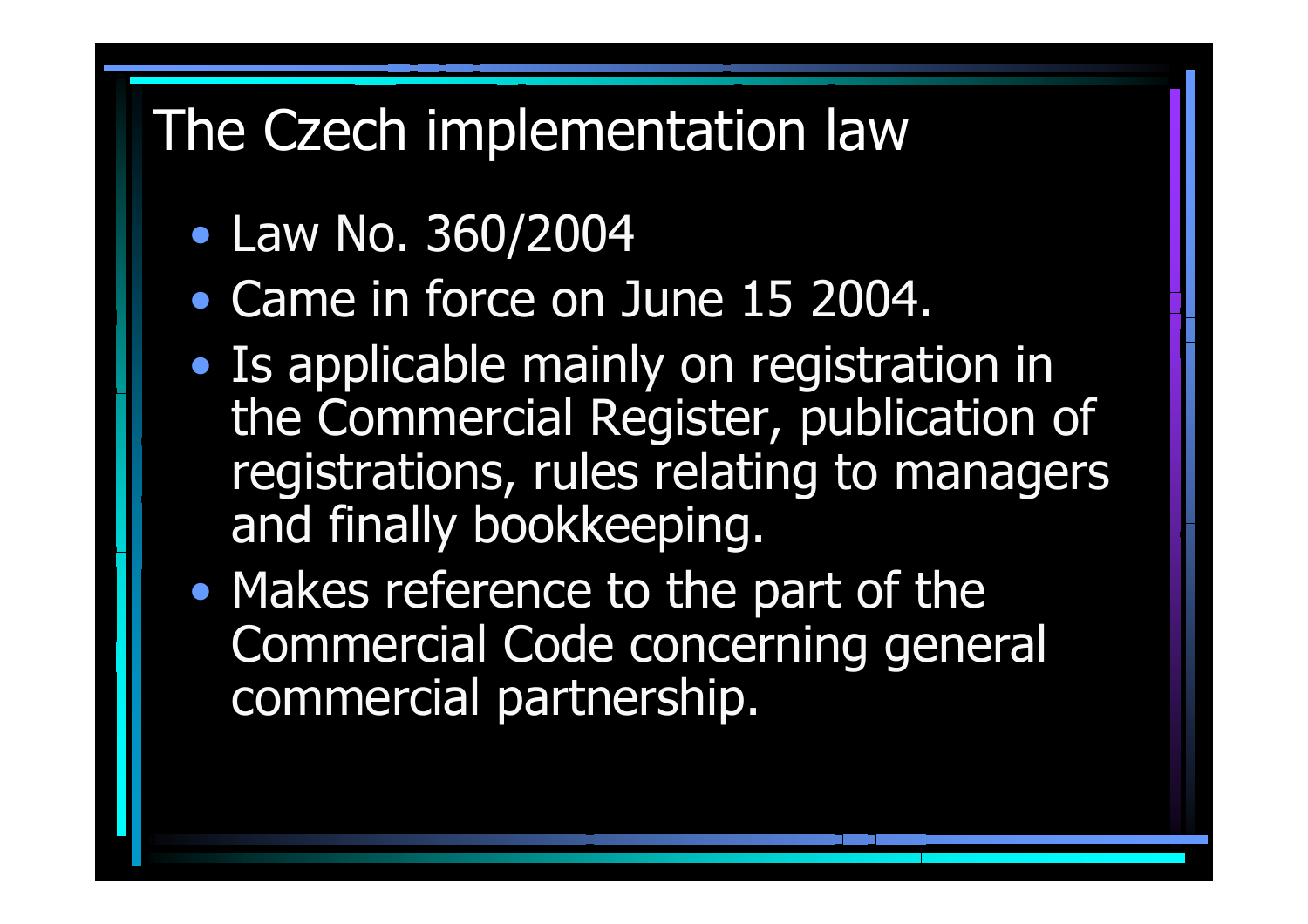### Capacity to have rights and obligations of the EEIG

- EEIG in the Czech Republic is granted with a legal personality.
- EEIGs which are not legal persons are treated like legal persons because of §22 of the Commercial Code, which stipulates that legal capacity of a foreign person, other than natural foreign person, shall correspond to the law under which it was founded. EEIG is established according to the European law, which gives it full capacity.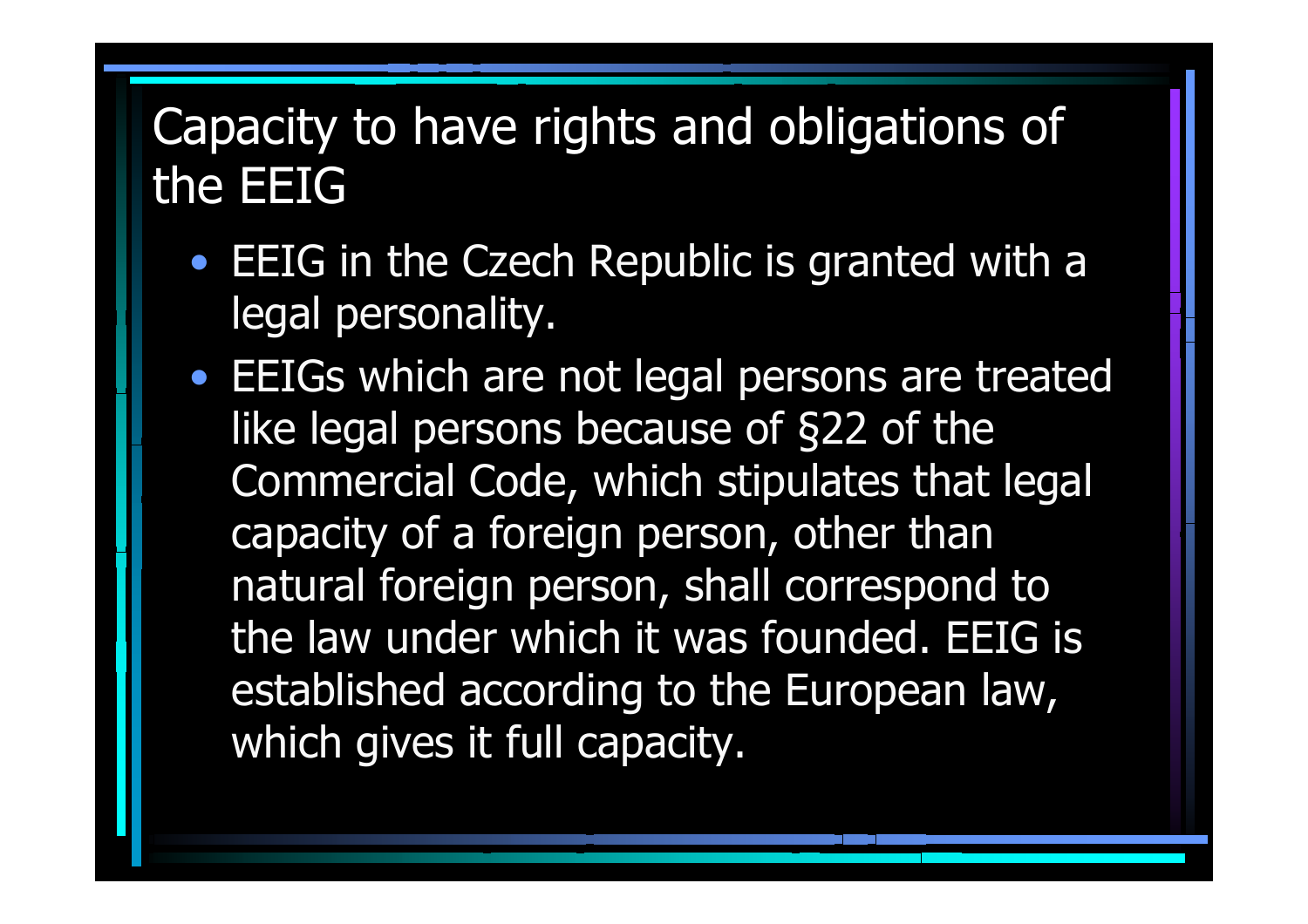### Acting on behalf of the EEIG before it was registered

- •• The persons who act on behalf of the EEIG before it has been registered are engaged in this acting themselves and they are not limited solely to the matters relating to the company's incorporation.
- $\bullet$ • List of their activities must be ratified by members acting collectively within three months from when the EEIG has been incorporated.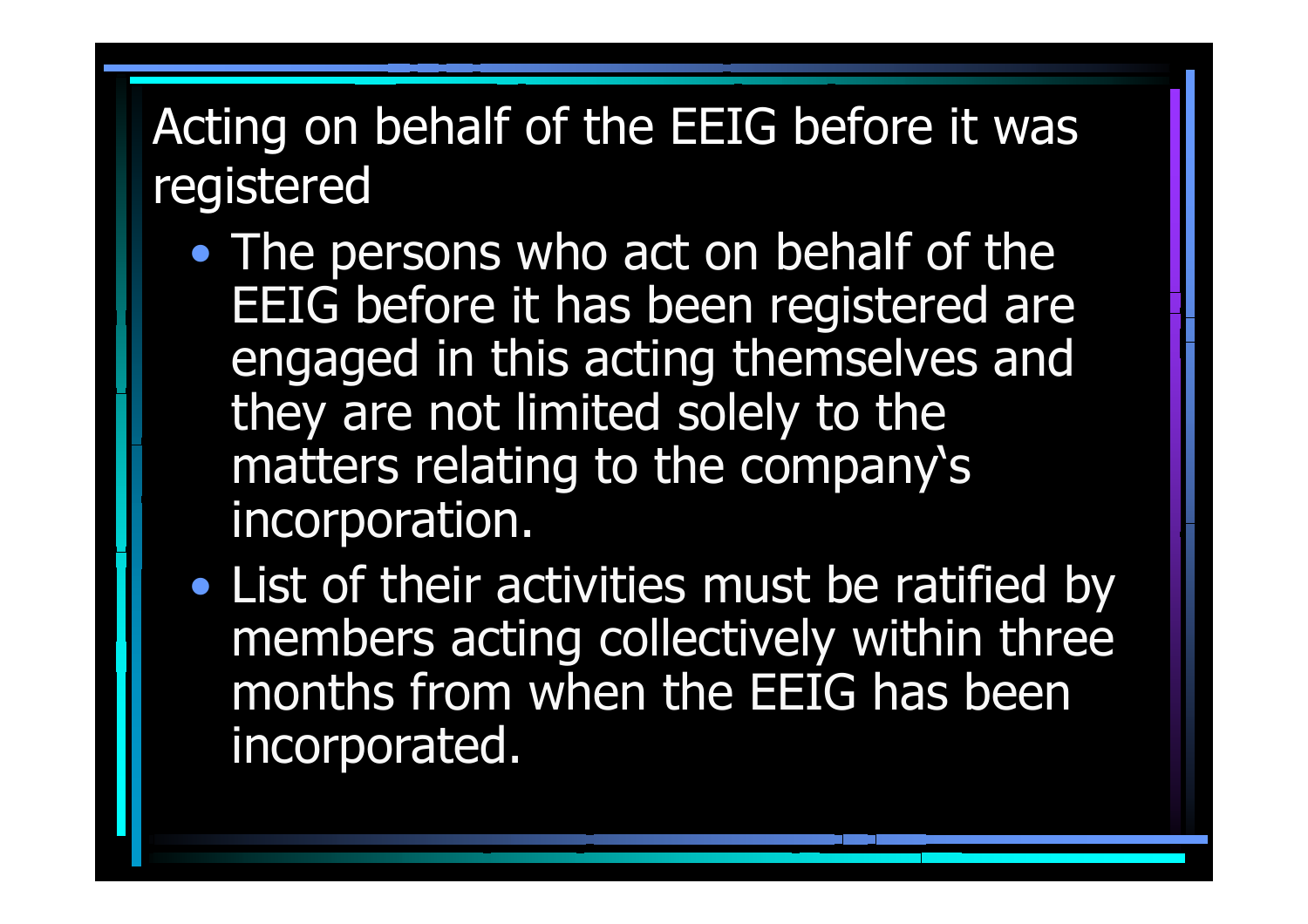# The creation of an EEIG

- Creation:
	- Establishment
	- Incorporation
- Establishment is the stage where you make a contract for the formation of a grouping. It does not create the company.
- Incorporation is the stage where an EEIG is registered in the Commercial Register.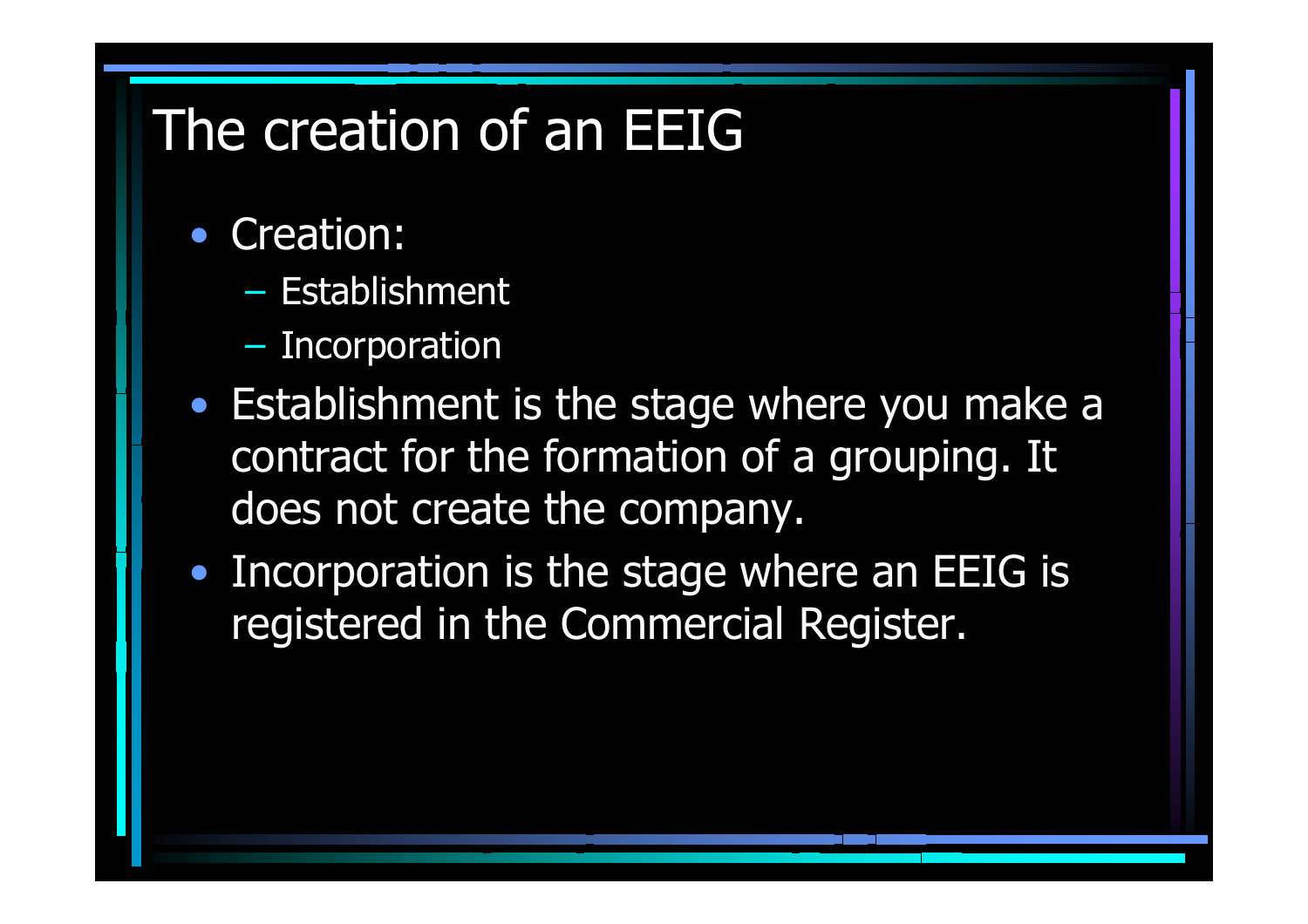### The process of registration in the Commercial Register

 $\bullet$ • In case the court of justice does not make a decision about the registration within 5 working days, the proposal of the registration in the Commercial Register is automatically approved and EEIG is registered.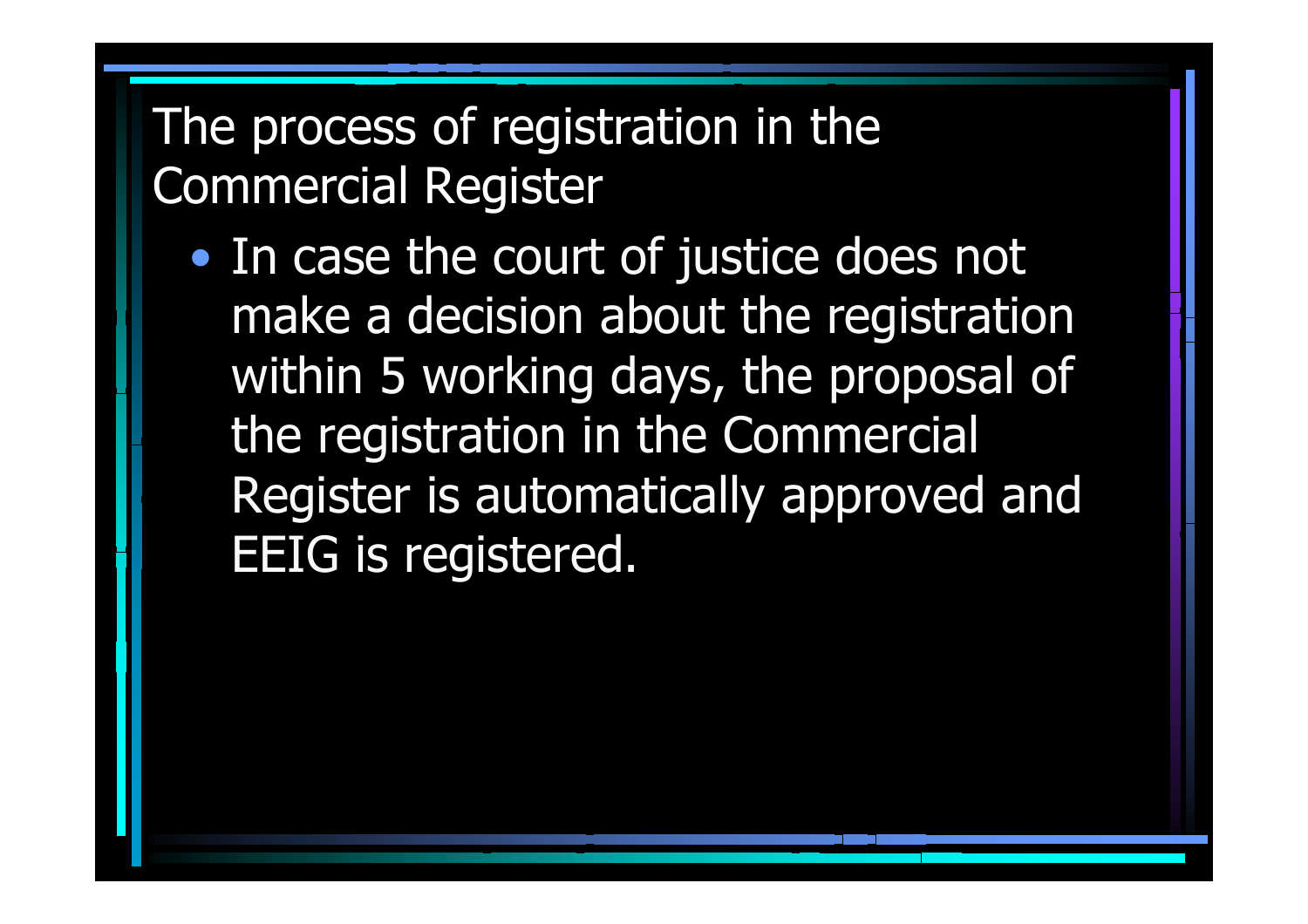# Nullity of EEIG

- $\bullet$  Regional court of justice (or City court of justice in Prague) has competence to pronounce the nullity.
- Nullity can be pronounced when:
	- The contract for the formation of the grouping was not agreed to (by the parties) or was not made in concordance with law or t he contract was not made in writing.
	- The object of undertaking is forbidden or it opposes public order.
	- In the contract for the formation of the grouping the name or the subject of the undertaking is missing.
	- None of members has capacity for legal acts.
	- In contradicti on to the regulation the number of founders is smaller than two.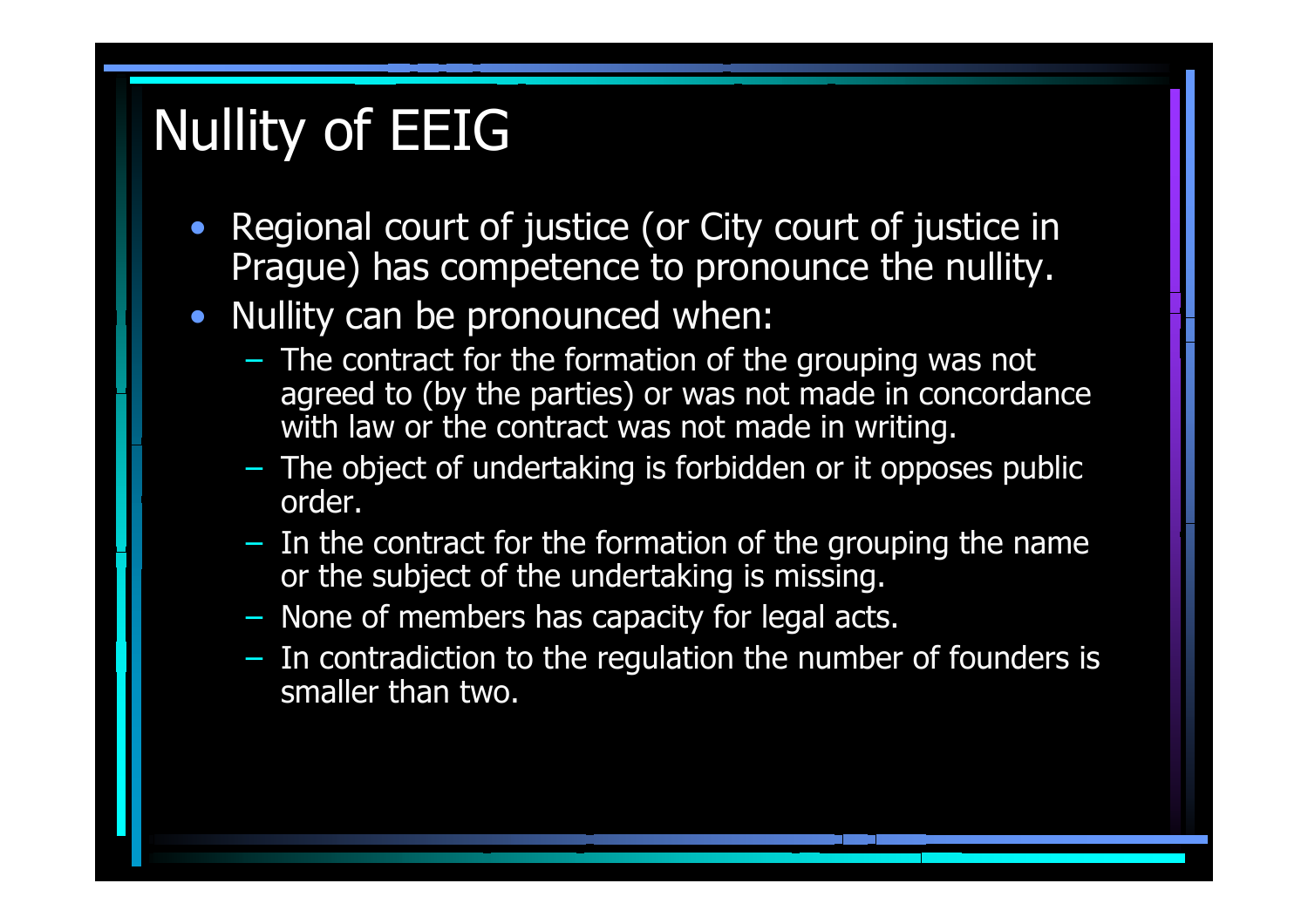# Members of EEIG

- $\bullet$ • Members of EEIG may be both legal and natural persons.
- $\bullet$ • Natural person must fill several conditions:
	- $\mathcal{L}_{\mathcal{A}}$  An individual heaving acquired the age of 18.
	- –– Capacity to contract.
	- $\mathcal{L}_{\mathcal{A}}$ – Submission of proof that the natural person has properly paid all tax.
	- –– Submission of proof of impunity.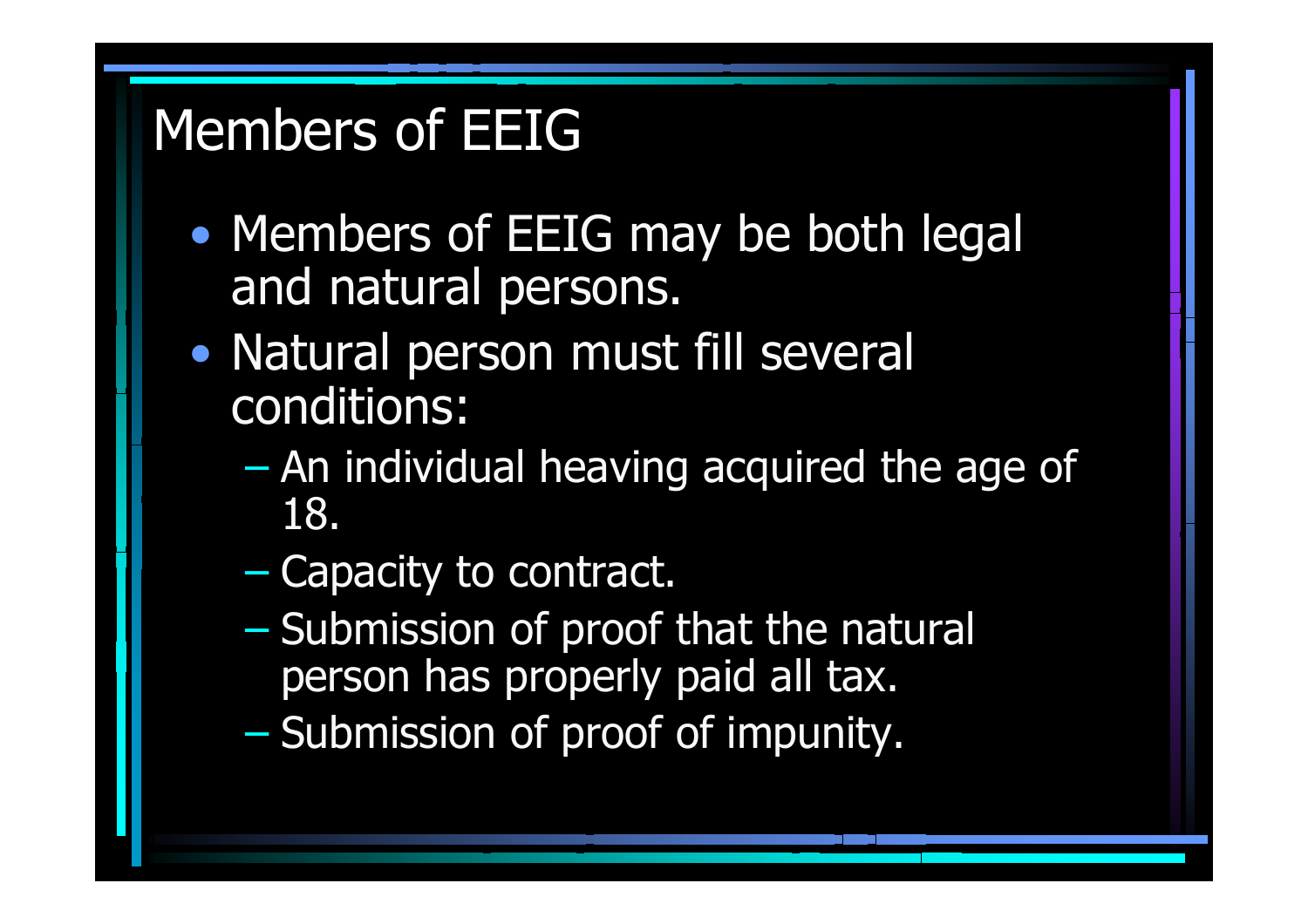## Unlimited joint and several liability of members

- Creditor has to demand the debtor to fulfil his obligations before he makes demands to the guarantor.
- Exceptions to the rule mentioned above: it is obvious that the EEIG is not able to fulfil its obligations, e.g. bankruptcy was pronounced on EEIG or the creditor did not manage to recover debts through seizure of EEIG's assets in the past.
- The creditor's demand to pay does not need to have a special form; the practice is to accept the letter as well as the legal action directly.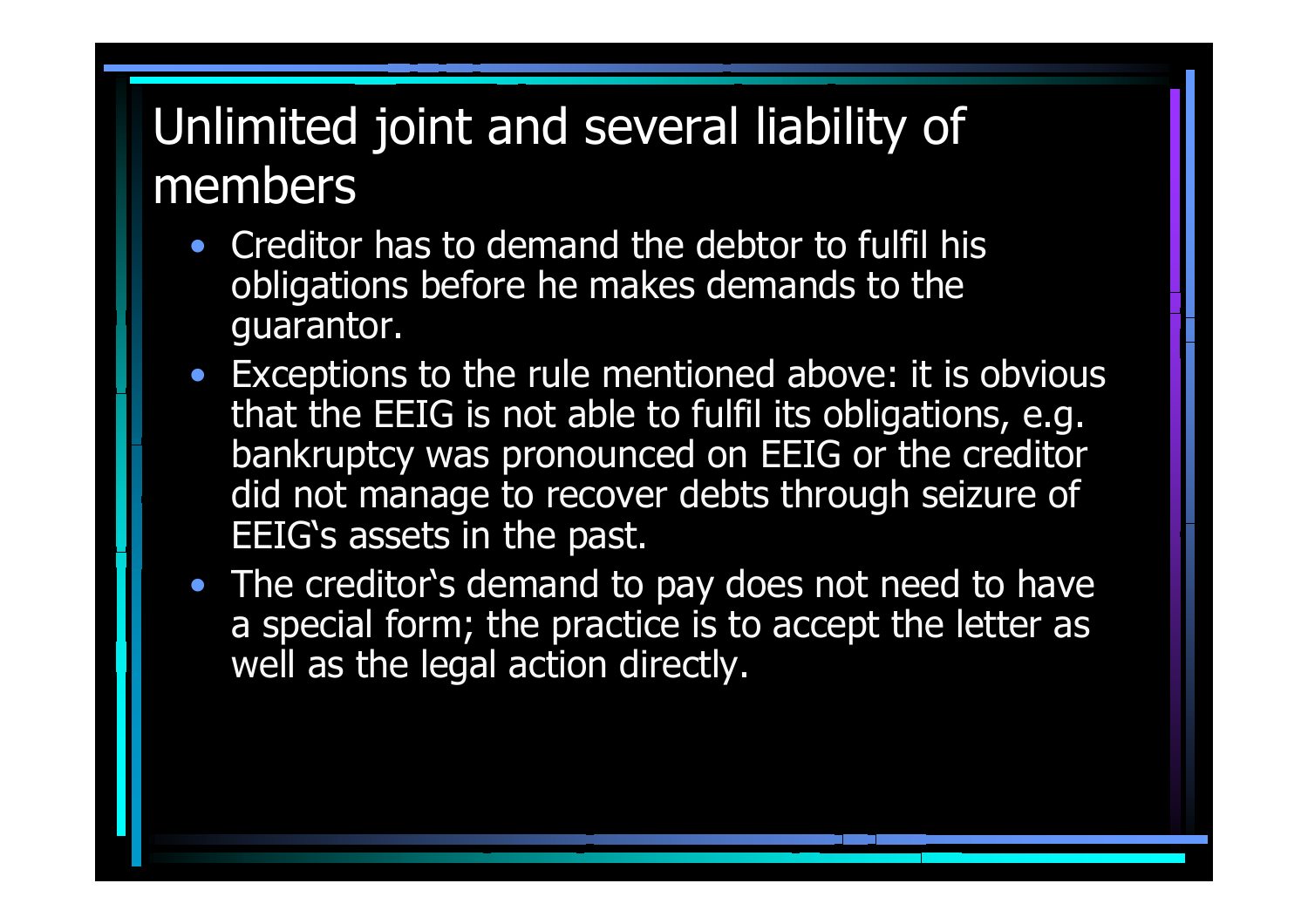#### The assets to which the liability relates

- The liability of the natural person relates not only to the assets of the natural person but<br>also to the joint estate of spouses in case<br>where he or she is married.
- The liability does not relate to the assets of wife or husband which were obtained before marriage, inherited or received as a gift.<br>Other assets, which are excluded, are assets<br>gained according to the laws of restitution after the Velvet revolution or things which are intended for personal usage by either husband or wife.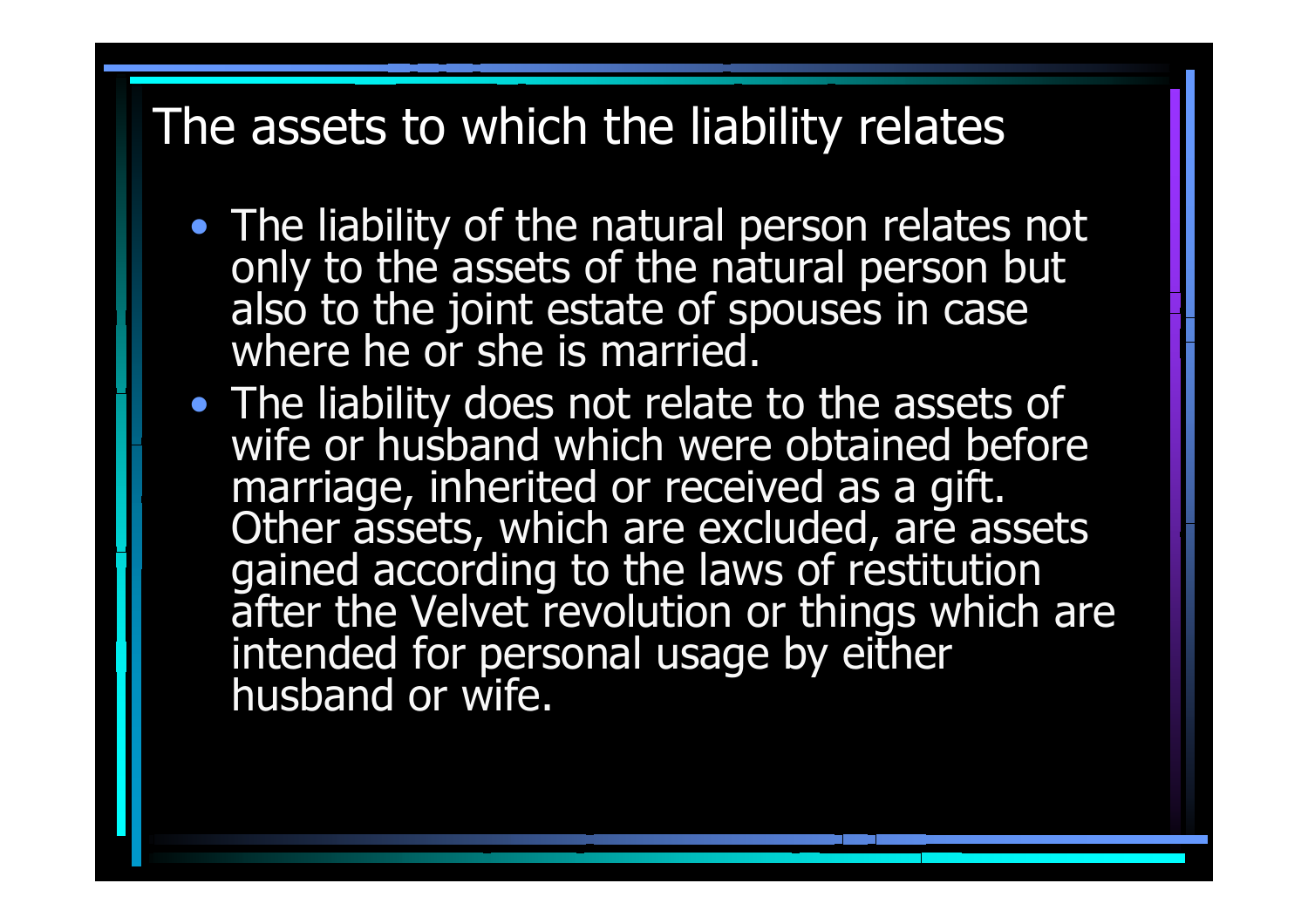### Length of period of limitation of liability and debts

 $\bullet$ • The regulation in its article 37 sets out the period of five years as a period of limitation for debts and other liabilities of EEIG after the publication of the conclusion of the liquidation of the EEIG. This period differs from the general period of limitation of four years set out in the Commercial Code.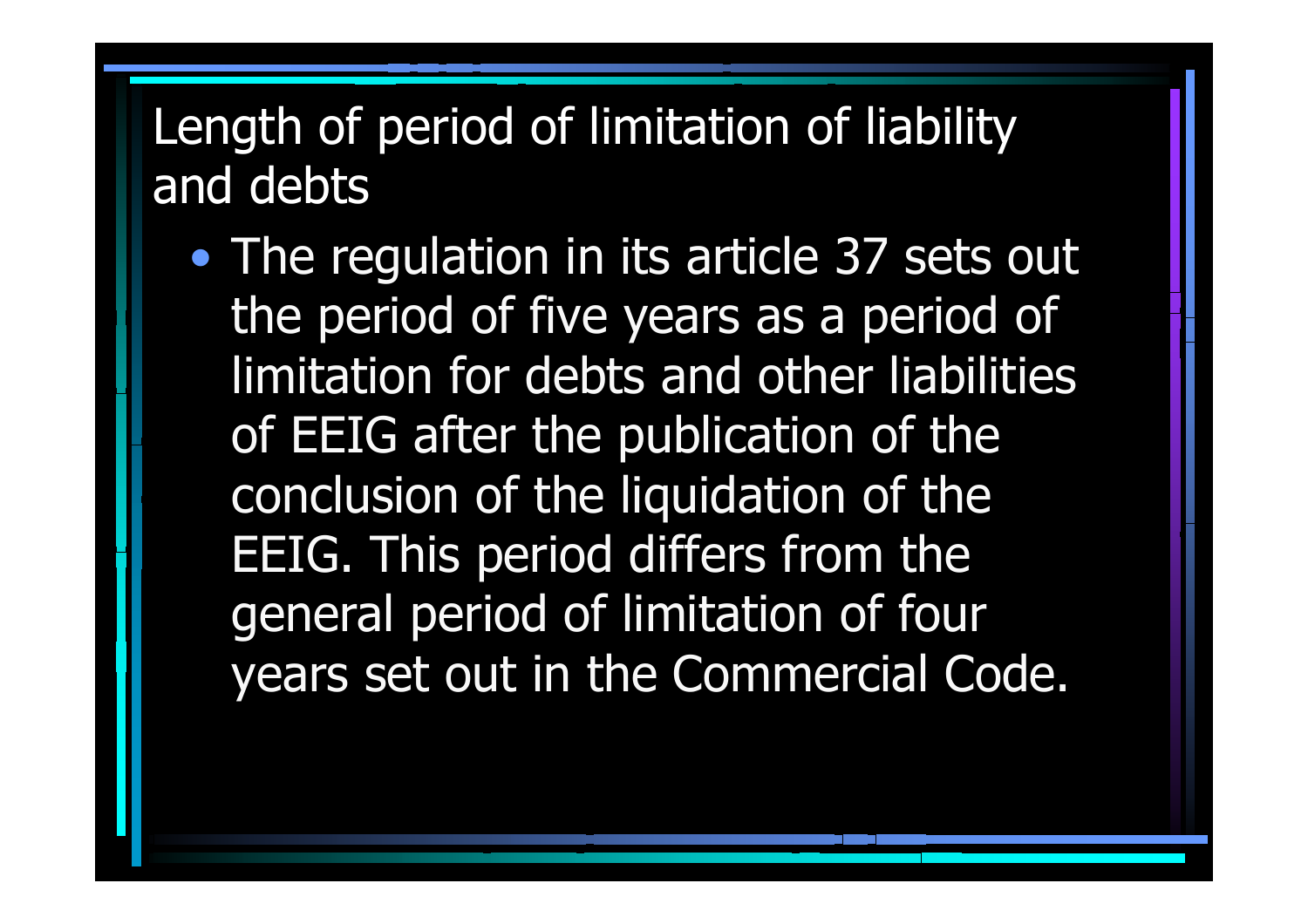#### Rules relating to the managers of the EEIG

• The manager of the EEIG can be either a natural person or a legal person. Before election a legal person has to charge a natural person with the potential exercise of the rights and obligations of the manager. The natural person charged by the legal person has to be able to fulfill all the conditions set down by law for managers natural persons directly elected by members acting collectively.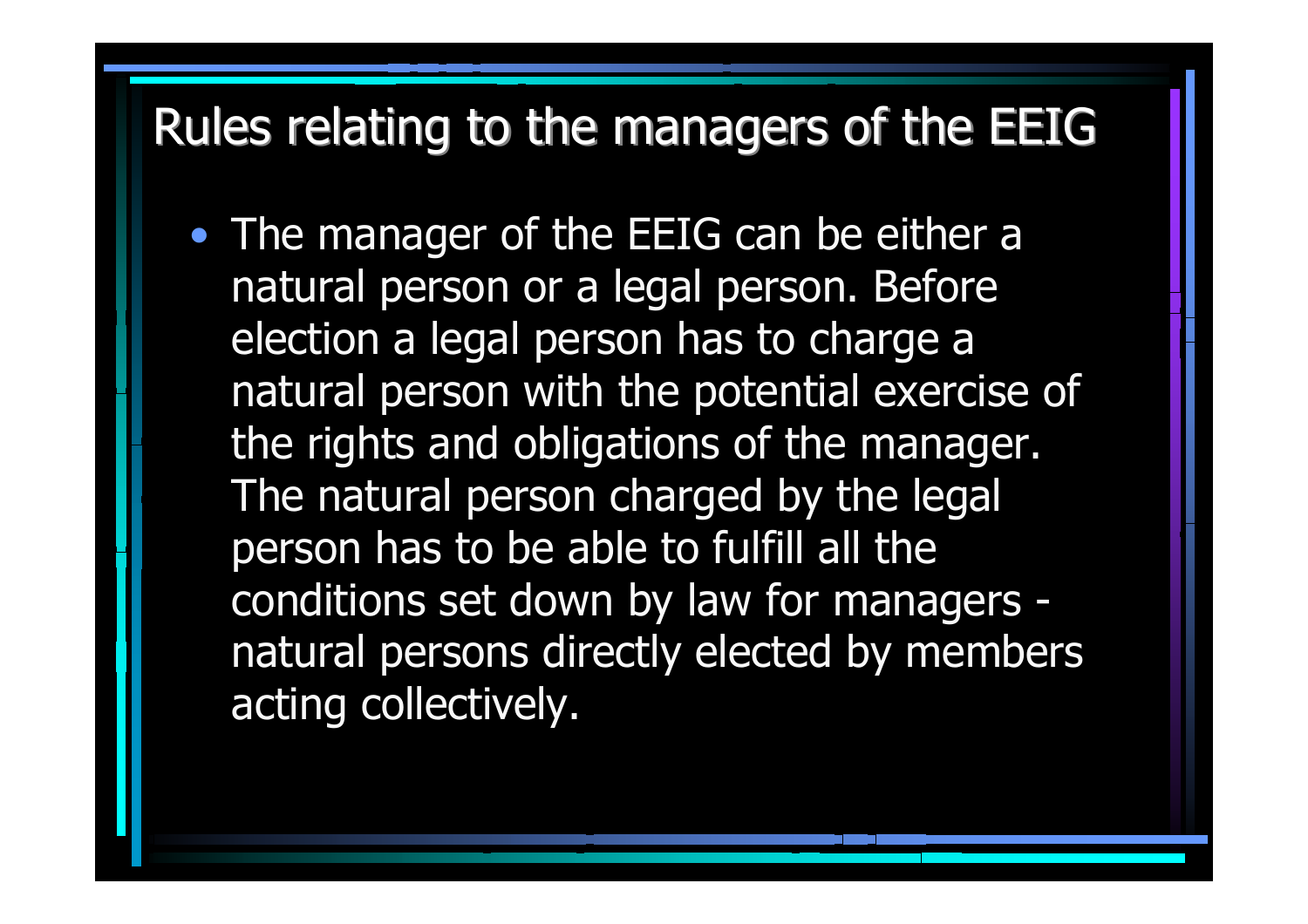#### **EEIG in practice**

 $\bullet$ • In the Czech Republic, there is currently just one EEIG named *Inter Pool Cover* Team, evropské hospodářské zájmové sdružení, which was incorporated the 15th of July 2005 and situated in Prague. Activities of this EEIG are mainly focused on cooperation in the fields of marketing, advertising and the building of electronic information databases.